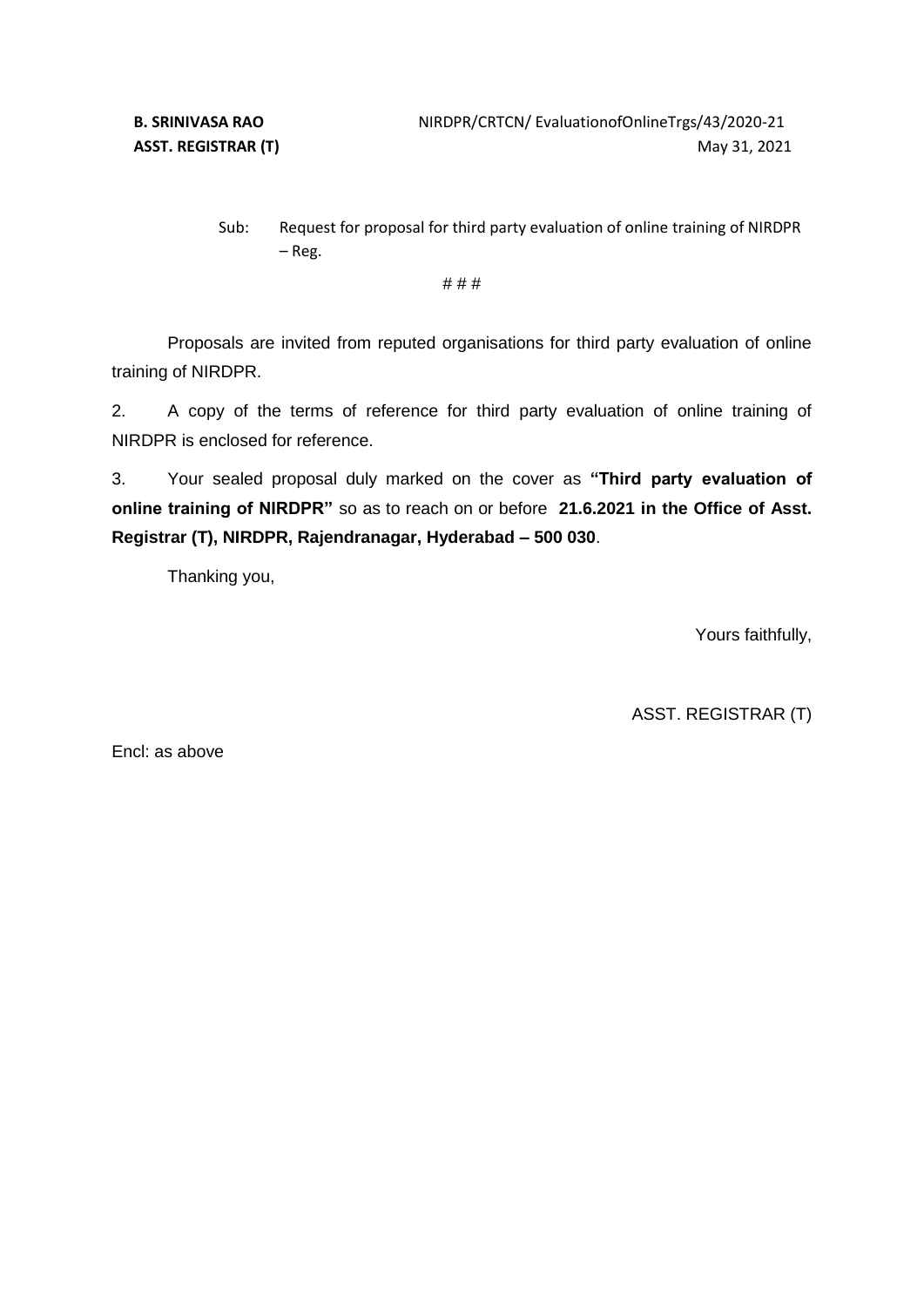# **Terms of Reference for Third-Party Evaluation of Online Training of NIRDPR**

#### **1. Background**

National Institute of Rural Development and Panchayati Raj (NIRDPR) is an apex organisation in India in the field of rural development training, research and consultancy. The Institute is an autonomous organisation under the Ministry of Rural Development, Government of India. The Institute conducts about 1700 training programmes every year for the stakeholders including senior and middle level functionaries working in the field of Rural Development and Panchayati Raj. The trainees come from government departments in-charge of programme implementation, Training and Research Institutions, NGOs, PRIs and Line departments, SRLMs, banks, CSR affiliates working in the spheres of Rural Development and Panchayati Raj.

NIRDPR has its north eastern regional centre (NERC) in Guwahati, Assam, one centre in Vaisahli, Bihar and one in Delhi as NIRDPR Delhi centre (erstwhile CAPART). NIRDPR and its centres impart training in collaboration with 29 State Institute of Rural Development (SIRDs) as off campus training programmes of NIRDPR. SIRDs are state level apex institutions involved in training of rural development officials and Elected Representatives (PRIs) in rural development. They work under the administrative control of their respective State Departments mostly under the Rural Development and /or Panchayati Raj and receive support grants from the Ministry of Rural Development, Government of India for their recurring and non-recurring expenses.

Before COVID-19, training programmes of NIRDPR used to be organized In-person mode at the main campus in Hyderabad and at NERC Guwahati, Assam and as offcampus programmes at SIRDs located across the country. Due to Covid pandemic, all our programmes have been shifted to online mode in April 2020. During 2020-21, total 1018 programmes have been conducted with 96673 participants. Out of these prograammes 941 programmes have been conducted in online mode for varying durations ranging from one-day to five days and mostly  $3 - 5$  hours daily. The topics of training programmes are decided by the respective centres in NIRDPR based on their mandate and are vetted by the Training Quality Committee.

During In-person trainings the NIRDPR faculty members mostly evaluated training programmes immediately after the completion of training programmes through an online portal called Training Management Portal (TMP), which is part of Panchayat Enterprises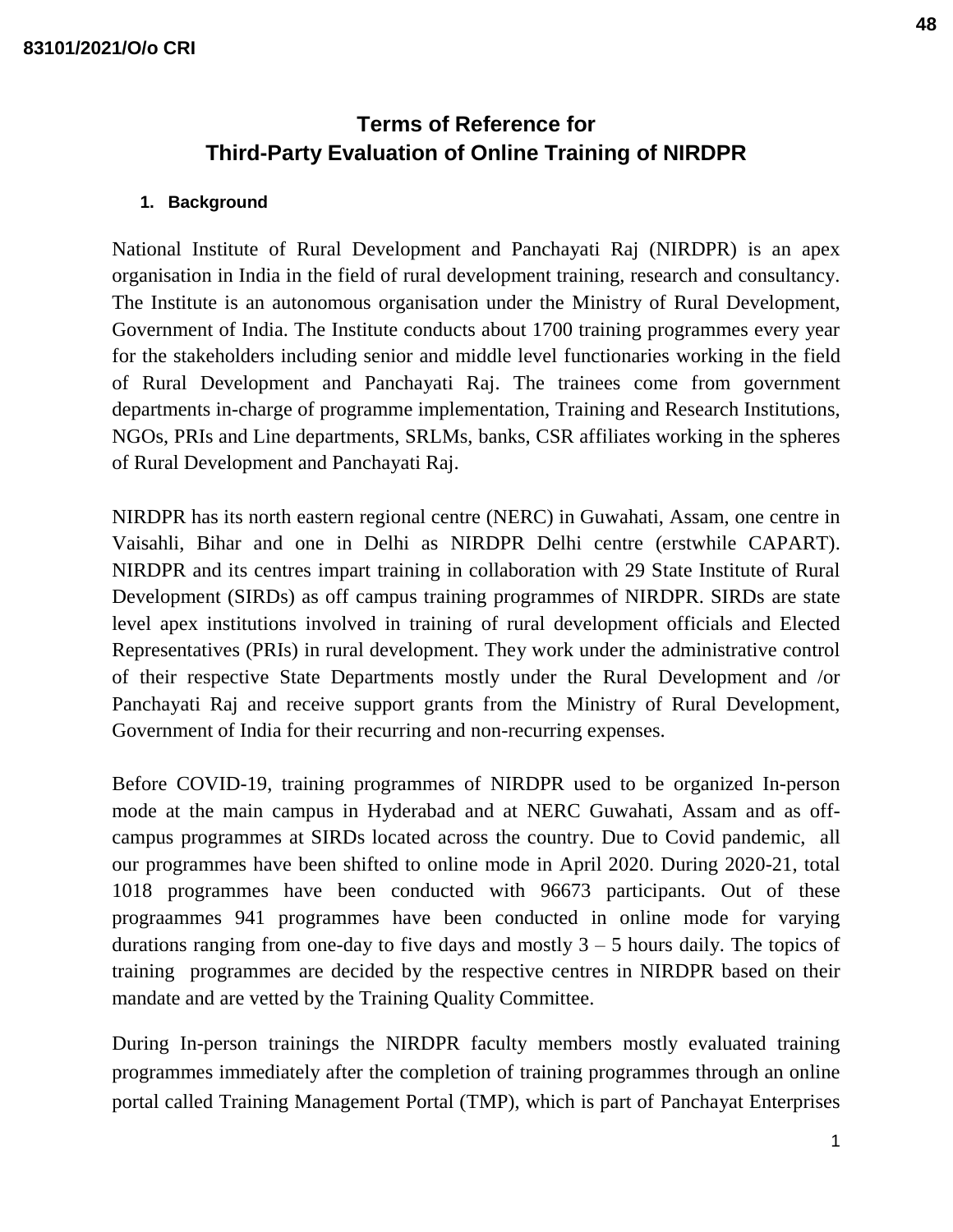Suit (PES) developed by Ministry of Rural Development, Government of India. After the Covid pandemic, when training programmes shifted to online mode, the use of TMP is reduced, and often Google forms are used for getting feedback of the training programmes.

Given this background, it becomes imperative to have a third party quality evaluation of the training programmes of NIRDPR to get an objective assessment of the usefulness of online training programmes, and related recommendations for improvement.

# **2. Objectives**

Overall objective of third-party evaluation is to assess the quality of the online training programmes of NIRDPR during the year 2020-21 in terms of design, delivery, management, extent of learning and usefulness in job.

Specific Objectives of this study are:

- 2.1. To make a critical analysis of the nature and extent of changes introduced in terms of design, content of training programmes, mix of training methods, delivery of training, learning outcomes and evaluation methods and their impact on overall training quality.
- 2.2. To analyse the level of participants (state, district and block) and category of officers, Elected Representatives, men / women etc. and benefits of online training.
- 2.3. To record the professional and informed views of the faculty members of NIRDPR and SIRDs and the external resource persons in terms of efficiency / deficiency brought in by online mode of training.
- 2.4. To make an overall assessment of the reach, the quality of training imparted, retention levels, and the outcome of shifting to online mode of training.
- 2.5. To find out the administrative, operational/managerial and financial efficiency / deficiency brought in by the online mode of training programmes.
- 2.6. To come up with specific recommendations for improvement keeping in view the nature of clientele, design of training, delivery and online management.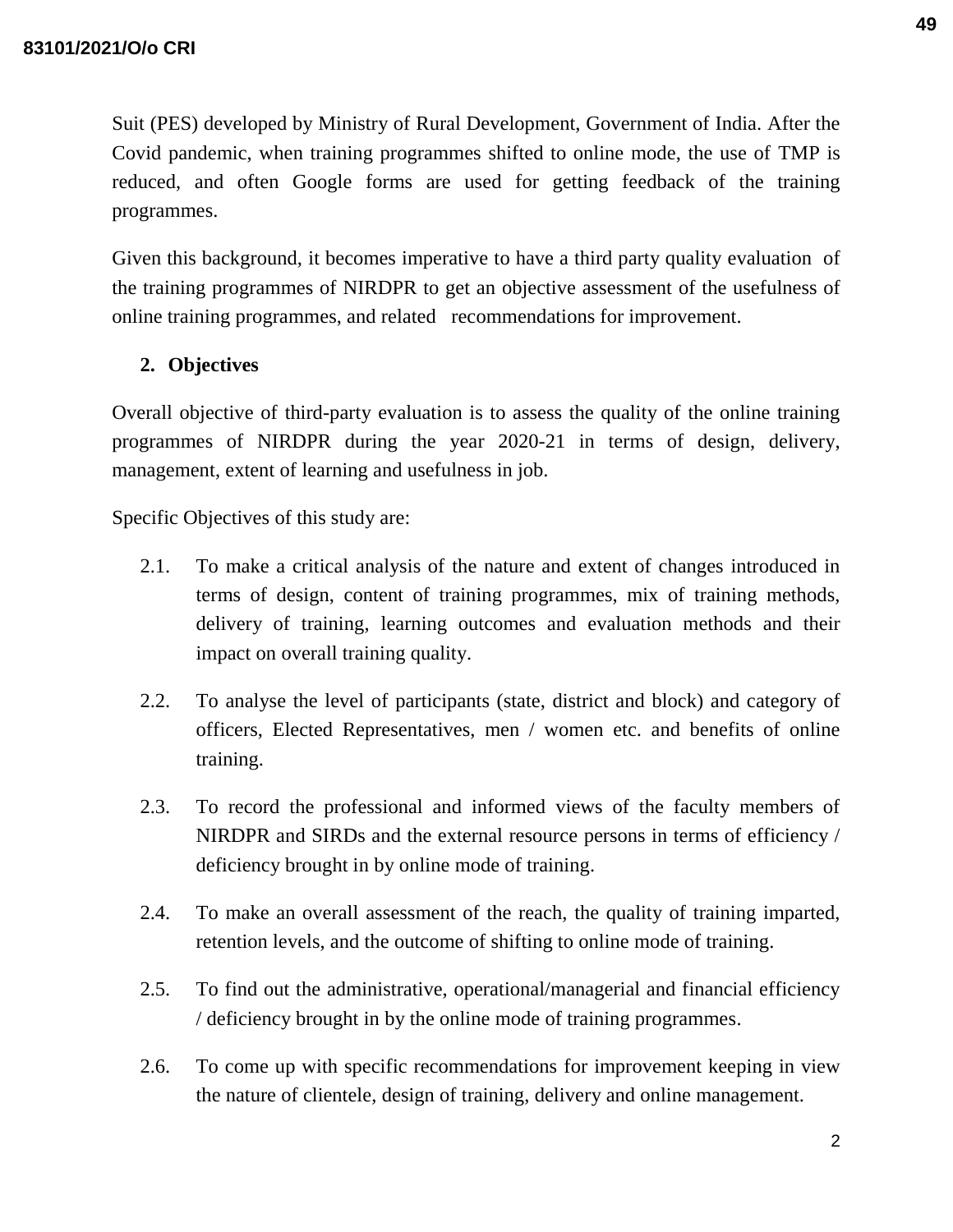#### **3. Scope of work**

- 3.1. This may include different categories of programmes such as the ones conducted in NIRDPR Hyderabad, NERC Guwahati, and as SIRD collaborative programmes.. Centres within NIRDPR and NERC shall provide the data pertaining to the training programmes and contact details of trainees. It will be facilitated by the Training Division of NIRDPR.
- 3.2. The sampling may consist geographical coverage of states/regions, and stratified in such a way that a maximum number of states are covered, and participants from all the levels – starting from state, district, and block level are included for the study.
- 3.3. This is an online evaluation. The survey instruments and mode of administering the instruments have to be specified accordingly. It is suggested to opt for a mix of methods for data collection such as telephonic interviews, google forms, etc. The minimum sample size required is 2000 participants cutting across states, levels, and categories of programmes and trainees. As this assessment is about courses conducted per se in terms of quality of inputs and processes, the selection of respondents may be from amongst the courses conducted for the last two quarters of 2020-21. This can help overcome limitations of recall, and for the sampling to cover wide ranging courses / Centres.
- 3.4. A sample of officials concerned with the nominations of trainees may be included while selecting the sample, for better understanding the administrative aspects.
- 3.5. It is expected to include trainees from every centre because of the fact that the clients group (trainees) vary depending on themes/centres. Hence, a minimum 2000 participants may be contacted for the collection of required information. It should be ensured that at least one participant of each selected training programme is interviewed through telephonic interview. Information from the remaining sample participants can be collected with the help of google form or specifically developed web-portal of CICT, NIRDPR.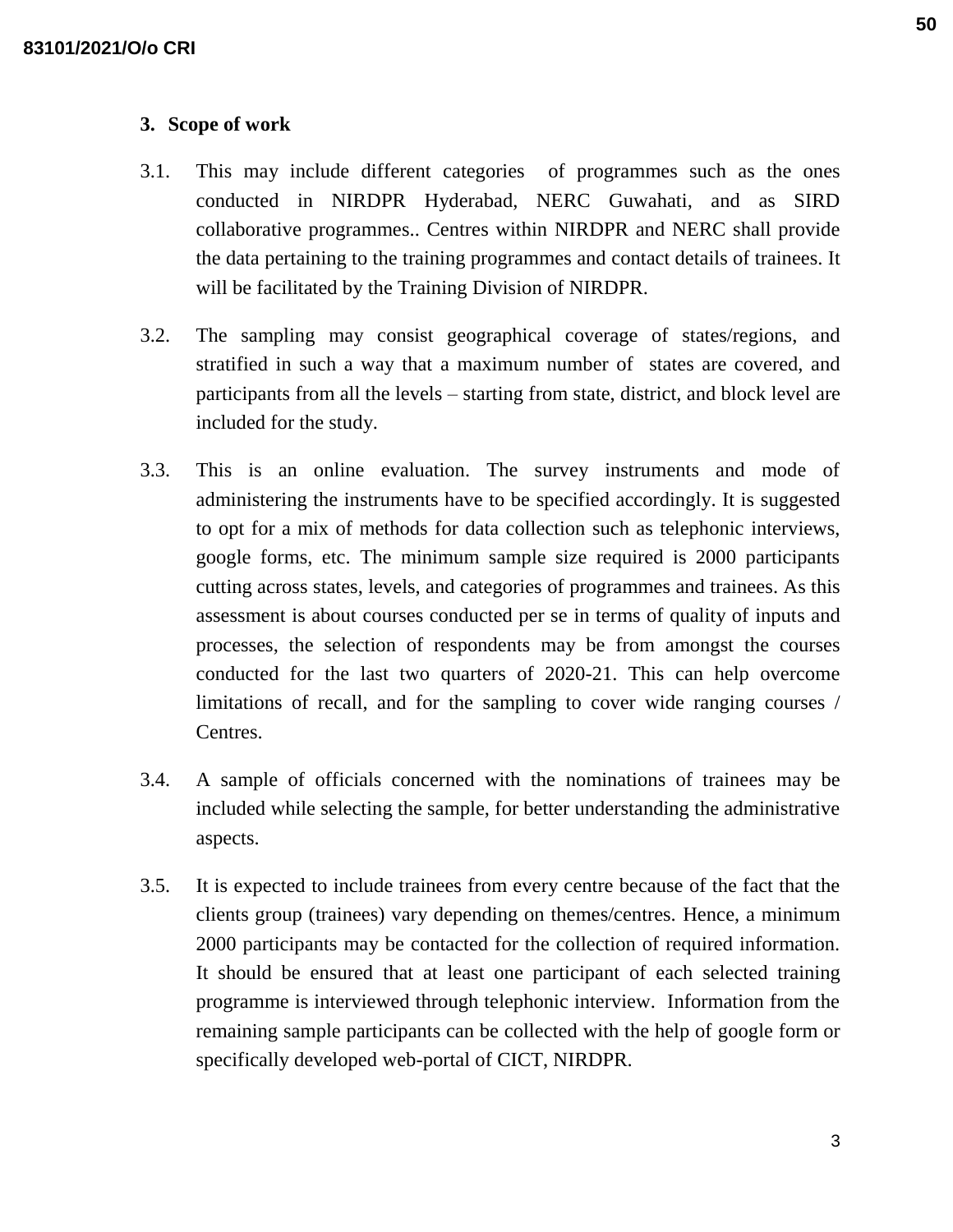- 3.6. The agency selected to carry out this study will design the research methods including sampling procedure to cover not less than 2000 participants in consultation with the NIRDPR.
- 3.7. Making in-depth analysis of online programmes of NIRDPR (themes, duration, training hours, centres, numbers, course directors etc.), and engage in online discussions with the competent authority at NIRDPR on the expectations out of this study.
- 3.8. Development of questionnaire and its finalisation in consultation with CRTCN
- 3.9. Personal interviews with all Centre Heads and / or faculty members on their assessments and views on online training programmes. This should include Computer Centre also as they offer the online link, and offer technical assistance whenever Centres demand.
- 3.10. The analysis of data may be under various categories/sub-categories such as (i) NIRDPR, Hyderabad, NERC Guwahati, SIRD collaborative programmes; (ii) level-wise such as state district and block level, and (iii) broad theme-wise, etc.
- 3.11. Documentation of the process, key findings and recommendations. Submission of report, and making a presentation to the competent authority of NIRDPR.

## **4. Issues to be addressed**

- 4.1. Assessment of qualitative aspects of inputs and processes in terms of design, delivery and management of training programmes.
- 4.2. Extent of practical orientation and participation of the trainees
- 4.3. Learning outcomes and usefulness of the training
- 4.4. Existing status of online training quality and factors which may contribute for quality improvement of training in future.
- 4.5. Scope for increasing the reach of training programmes at grassroots levels.
- 4.6. Overall efficacy of online training and the improvement required in online mode of training to make the online courses more effective.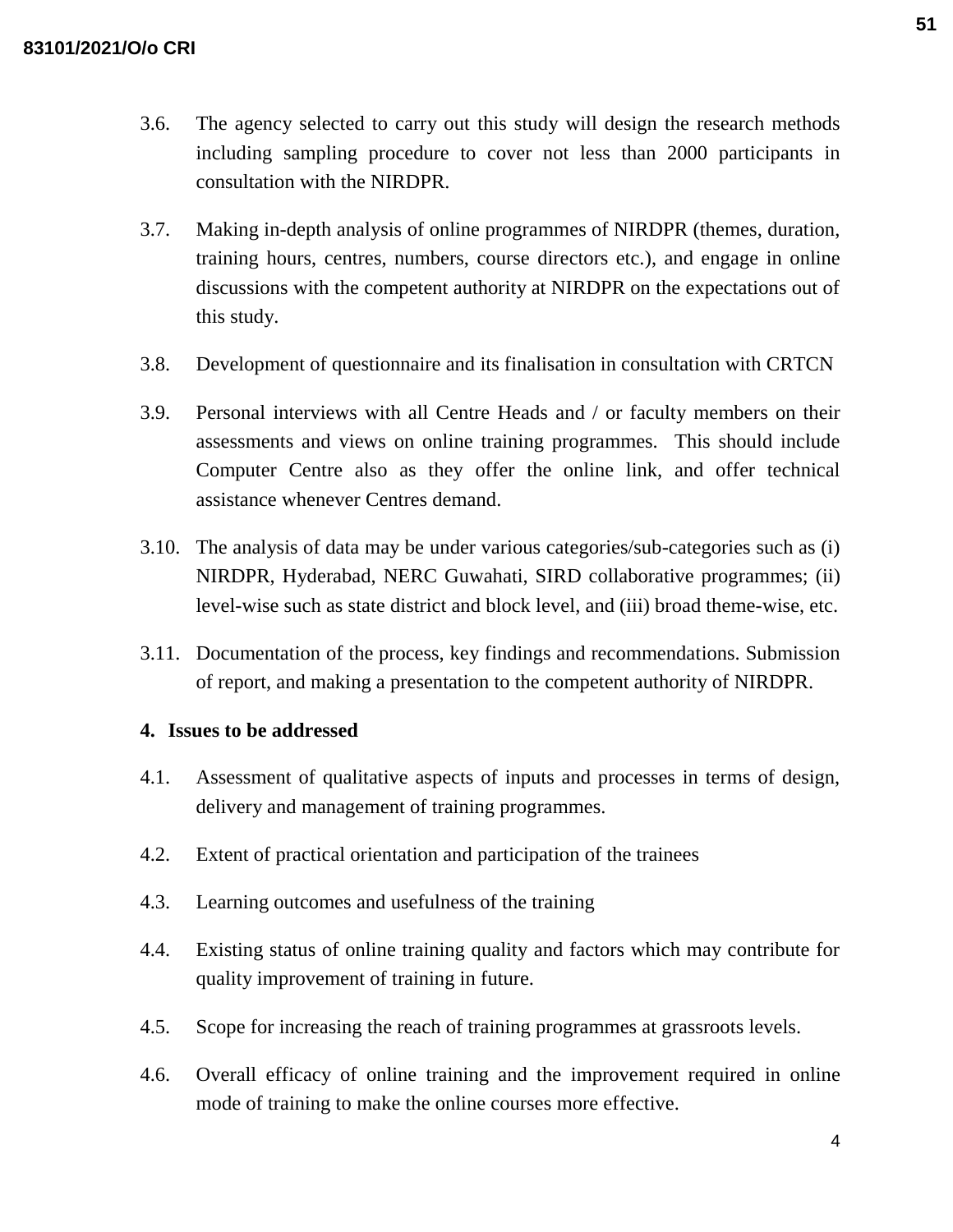- 4.7. Means of providing online access to courses that are delivered offline in faceto-face mode.
- 4.8. Comparison between the online and face to face methods of training.
- 4.9. Explore possible revenue generation models of training and benefit cost ratio for online training

# **5. Required qualification of evaluating agency**

The agency/institute should be a reputed and well-known organisation working in the field of Training/Online Training/Evaluation of Training and Related Research. Agency should have proven experience of undertaking training/impact evaluation of National/International level organisations.

### **6. Timeline of activities**

After getting a formal approval letter from NIRDPR and release of first installment, the evaluation work is to be completed within a period of 4 months.

## **7. Deliverables**

- 7.1. Study report
- 7.2. Present the preliminary findings once the draft report is ready
- 7.3. Submit final report after incorporating suggestions.

#### **8. Budget and schedule of payments**

- 8.1. Proposals will be invited through NIRDPR website. In addition the Institute reserves the right to invite proposals from suitable agencies.
- 8.2. 40% amount will be paid in advance along with issue of sanction/orders. The balance amount shall be released after final report submission subject to the satisfactory completion.
- 8.3. Other aspects like taxes and deductions etc. as per GFR.